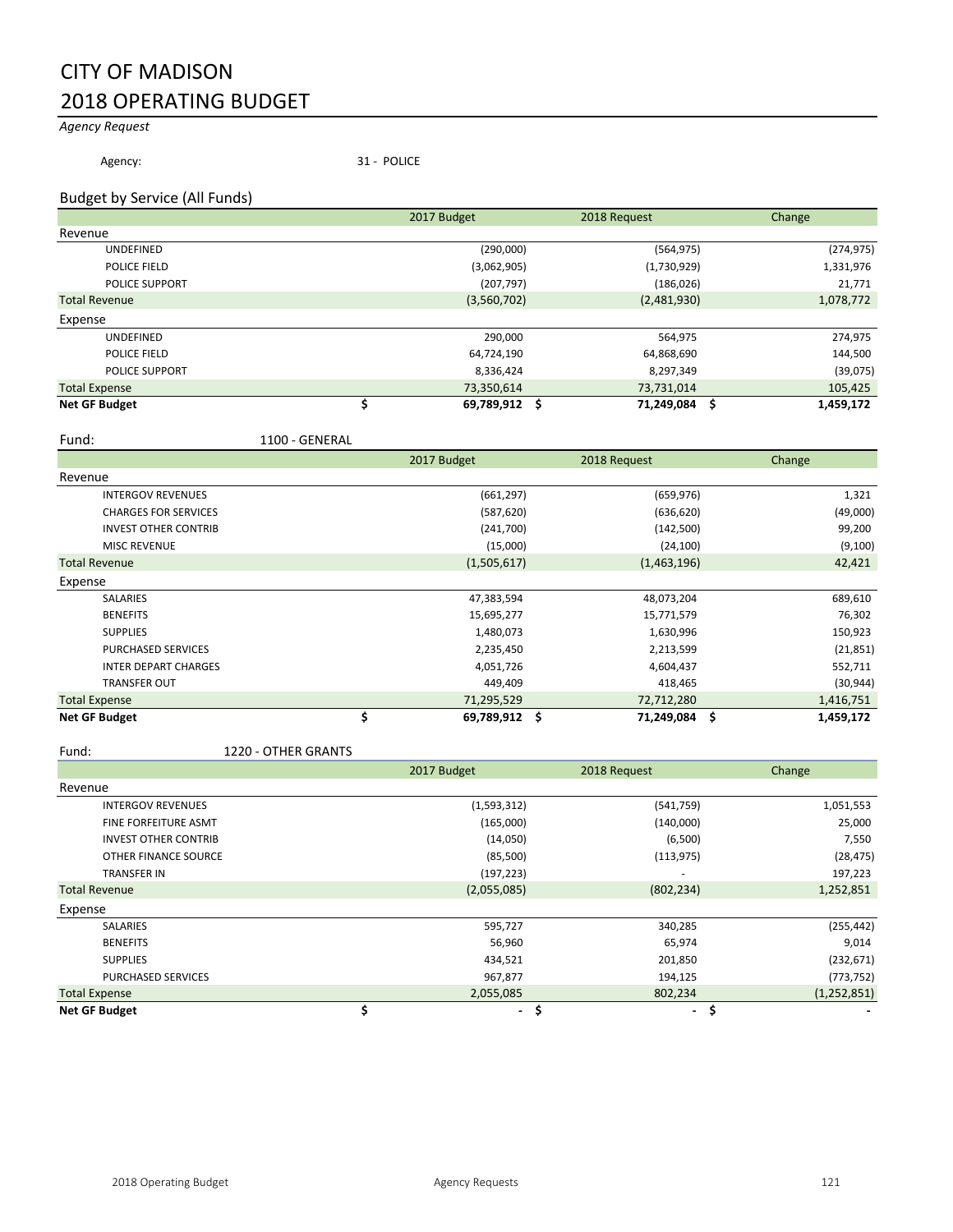## CITY OF MADISON 2018 OPERATING BUDGET

### *Agency Request*

Agency: 31 - POLICE

#### Position Summary by FTE

|                            | 2017 Budget | 2018 Request | Change |
|----------------------------|-------------|--------------|--------|
| <b>DETECTIVE 1</b>         | 67.00       | 67.00        |        |
| POLICE INVESTIGATOR        | 13.00       | 13.00        |        |
| POLICE OFFICER             | 303.00      | 302.00       | (1.00) |
| POLICE SGT.                | 45.00       | 46.00        | 1.00   |
| DETECTIVE SERGEANT         | 3.00        | 3.00         |        |
| <b>ASST POLICE CHIEF</b>   | 3.00        | 3.00         |        |
| POLICE CAPT                | 10.00       | 11.00        | 1.00   |
| POLICE LT.                 | 23.00       | 23.00        |        |
| <b>AUTO SVS WKR</b>        | 1.00        | 1.00         |        |
| FOR LAB TECH               | 1.00        | 1.00         |        |
| PKG ENFC LDWKR             | 1.00        | 1.00         |        |
| PKG ENFC OFF               | 28.00       | 28.00        |        |
| POLICE PROPERTY CLK        | 1.00        | 1.00         |        |
| POLICE PROPERTY CLK2       | 4.00        | 4.00         |        |
| <b>ADMIN ASST - CG17</b>   | 1.00        | 1.00         |        |
| <b>ACCOUNTANT 2</b>        | 1.00        | 1.00         |        |
| <b>GRANTS ADMIN 2</b>      | 1.00        | 1.00         |        |
| PKG ENFC FIELD SUPV        | 1.00        | 1.00         |        |
| PKG ENFC SUPV              | 1.00        | 1.00         |        |
| PO PUB INFO SPEC 2         | 1.00        | 1.00         |        |
| POLICE COURT SERVS S       | 1.00        | 1.00         |        |
| POLICE INFO SYS COOR       | 1.00        | 1.00         |        |
| POLICE PROP SUPV           | 1.00        | 1.00         |        |
| POLICE RECORDS SEC MANAGER | $\sim$      | 1.00         | 1.00   |
| POLICE RECORDS SERVS       | 1.00        | 1.00         |        |
| POLICE REPORT SUPV         | 1.00        | 1.00         |        |
| <b>CROSSING GUARD SUPV</b> | 1.70        | 1.70         |        |
| IT SPEC 2                  | 8.00        | 8.00         |        |
| POLICE ADM SERVS MGR       | 1.00        | 1.00         |        |
| POLICE RECORDS SEC M       | 1.00        | 1.00         |        |
| <b>ACCT TECH 2</b>         | 1.00        | 1.00         |        |
| ADMIN CLK 1 - CG20         | 5.00        | 5.00         |        |
| CLERK-TYP 2 - CG20         | 13.00       | 13.00        |        |
| POLICE RCDS SVS CLK        | 9.00        | 9.00         |        |
| POLICE RPT LEADWKR         | 1.00        | 1.00         |        |
| POLICE RPT TYPIST 2        | 20.00       | 21.00        | 1.00   |
| PROGRAM ASST 1 - CG20      | 6.00        | 6.00         |        |
| ADMIN CLK 1 - PT - CG20    | 1.30        | 1.30         |        |
| POLICE RPT TYPIST 2 - PT   | 0.50        | 0.50         |        |
| POLICE CHIEF               | 1.00        | 1.00         |        |
| TOTAL                      | 583.50      | 586.50       | 3.00   |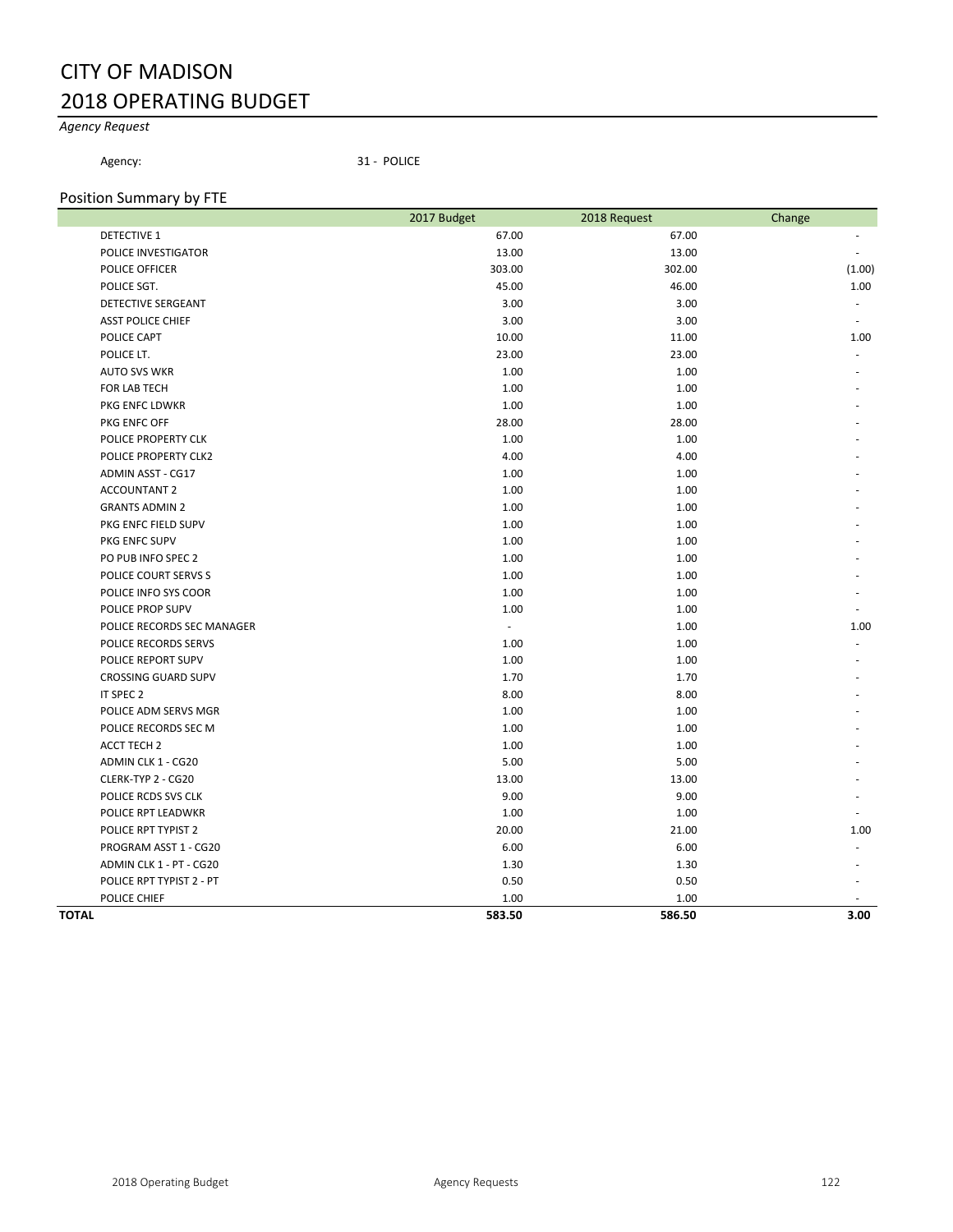#### **CITY OF MADISON**  *INTER-DEPARTMENTAL* **CORRESPONDENCE**

July 13, 2017

#### TO: Mayor Paul Soglin and all City Alderpersons

FROM: Michael C. Koval, Chief of Police

#### SUBJECT: **Madison Police Department 2018 Operating Budget Proposal**

As City agencies prepare their 2018 Operating Budgets, it is encouraging to hear from the Mayor that the overall fiscal picture for the City has improved slightly. Nevertheless, I understand that no supplements can be submitted. This memo is simply to ensure that you understand the challenges facing the Madison Police Department (MPD) during your deliberations.

The Madison Police Department needs additional staff in order to continue to meet the community's service expectations. I believe the most prudent way to address compelling staffing issues is to make incremental additions for several years in a row; otherwise, the City might be faced with another "2008" budget flashback when thirty (30) officers were added to the Department in a single year.

Last year, MPD participated in a staffing study working with members of City Finance. The final report was distributed in November of 2016. The combined efforts of staff reviewed previous studies that took place in 1993, 1997, 2003, 2007 and 2008. All these previous studies recommended increases in MPD staffing levels. The most recently released report examined a number of different metrics used to evaluate and compare police staffing (population ratios, benchmarking, etc). By any of these measures, MPD staffing has to be increased if the current service expectations are going to be met. MPD's workload analysis (an objective, data-based process recognized nationally as a best practice) also demonstrates that MPD needs additional personnel.

Each year I direct my Management Team to identify budget priorities through means of reflection, analysis, and vision. I challenge them to balance existing resource needs with anticipated service demands. Additionally, this annual process incorporates insights and feedback from both citizens as well as policymakers. As a result of this difficult review, the following goals and priorities have been identified which I believe are consistent with our commitment to providing exceptional police services that are rooted in community partnerships and collaborations:

- Address Staffing Deficits
- Address Increasing Violence
- Identify and Advance our Technology Needs
- Expand Community Outreach

We are grateful for the support provided for our recent grant application to the COPS office. As you may recall, MPD has received permission to compete in a process hoping we will be considered for fifteen (15) officers that will ultimately be earmarked for patrol services. While I remain cautiously optimistic that our application will be deemed competitive, I am also sensitive to the fact that we may not receive a grant award at all. Further, when I asked for your permission to apply I made it abundantly clear that I would come back to the group and have to secure your approval to accept any grant awarded to us.

I would be remiss to not raise concerns over what contingencies must be pursued in the event that no grant awards are received. Because of our increased workload demands on patrol services, officers have less "unobligated" time to work proactively with our community. This significantly limits an officer's ability to identify problems, build relationships, and address quality of life concerns. I fear that patrol services will become increasingly reactive (traditional call and response) because of this increased workload.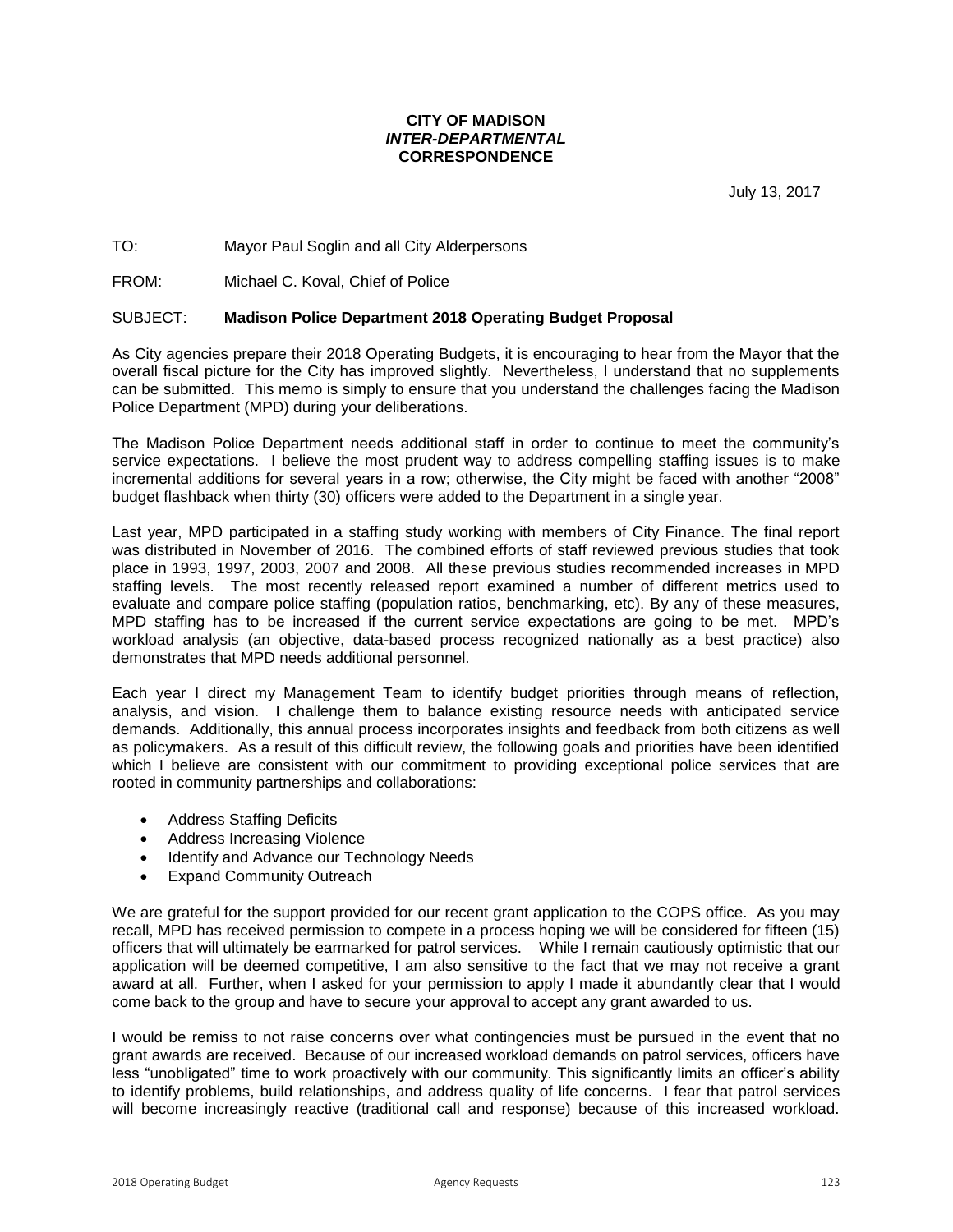Community policing, the foundation on which our Department was built and is recognized for, will invariably suffer if we allow this slippery slope to go unabated. We cannot afford to place undue reliance on receiving a COPS grant; we must grapple with the inevitable concerns of our staffing needs.

Some have questioned the value of MPD's engagement efforts. Critics have urged that specialties like mental health officers, neighborhood resource officers, community policing teams, gang officers and Community Outreach and Resource Education (CORE) officers are not necessary or essential services. I could not disagree more vehemently. Guardianship is most effective when it is proactive, not just crisis driven. In order for the police to be viewed through a more trusting lens, it is critically important that time and efforts are undertaken to create more opportunities at building relationships. Without the certainty of adequate staffing to cover basic services, these premium services so essential to community policing, will likely have to be reduced or eliminated all together.

The culmination of the discussions I have had with my Management Team has yielded urgent staffing needs above and beyond patrol services for 2018. As noted last year, the Mental Health Unit does not have a sergeant, has a city-wide application, coordinates with numerous community partners, has two embedded clinicians (from Journey Mental Health) and is forced to report directly to a Captain who has many other duties and responsibilities. Additionally, in 2017 I promoted a detective position to a Detective Sergeant as part of the compelling urgency to expand our Violent Crime Unit (adding an evening shift to our existing day shift). Thus, we need to replace at least one detective position to compensate for this promotion.

Our Operating Budget concerns go beyond staffing for 2018. In an effort to maximize the efficiency of the current number of commissioned personnel we have on staff, we recently reached out to the Mayor requesting that we be allowed to move the start date our annual pre-service academy from September to May. Currently, new officers are hired in September and not ready for solo assignments until mid-June or later. During that same time period (December through March), the Department typically sees the bulk of our annual retirements/resignations. This creates staffing shortages during the first part of the year, which have resulted in some non-patrol positions (TEST, CPT, NPO, and promoted positions) remaining vacant until new officers are available for solo patrol. Moving the academy start to May would make new officers available for solo patrol near the start of the following year, closer to the time of peak retirements/resignations. This should reduce or eliminate the need to hold non-patrol positions temporarily vacant, and improve the integration of new officers into their assigned districts.

The Department is also going to have to grapple with additional budgetary shortfalls above and beyond the staffing issues already highlighted. My staff has been communicating with the Mayor's Office and Finance regarding concerns about budgets for salaries, vacation and sick leave payouts, unfunded cost of living increases in accounts such as hourly and premium pay, and other unfunded changes such as the requirement for commissioned personnel to carry Naloxone.

I am also providing you with a list of positions that we believe will have to be addressed in future years:

- Adding a civilian Program Assistant for the Public Records Unit.
- Moving our Administrative Clerk at the Training Center from permanent part-time to full-time.
- Adding a Detective Sergeant for our Special Victims Unit.
- Increasing our authorized strength for Sergeants to improve upon our supervisor-to-officer ratios (currently some officers and their sergeants do not work the same shift and day off rotation).
- Increase our authorized strength for Detectives for follow-up investigations.
- Add Officers to our mental health team so that we have improved comprehensive coverage hours.
- Add a Lieutenant to our Community Outreach Unit to help respond to, and coordinate all our outreach requests.
- Assess the need to increase other civilian support staff for the purpose of responding to technology needs, process video evidence, type police reports, and keep our financial accounts accurate.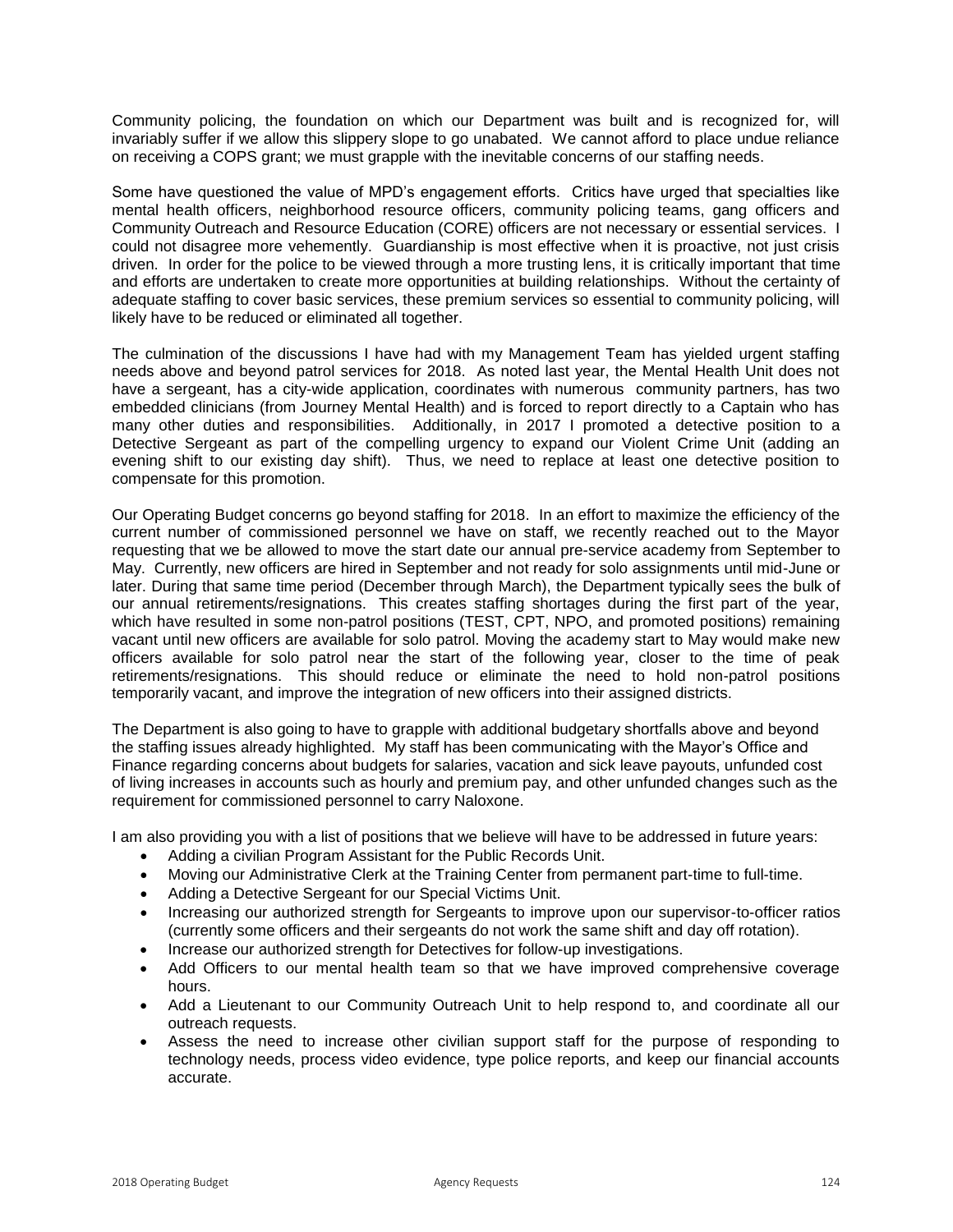Our ability to address the increase in gun violence and expanding our efforts with community outreach are both closely tied to staffing. Since becoming Chief, my foremost priority is to emphasize our role as good guardians and stewards for our community which also meant expanding our efforts in community outreach initiatives. Community policing is at its best when there is a public acknowledgement that the police cannot go it alone. We need the help, advice, and support that can only occur through authentic relationships in the community. This community wants and expects more than traditional law enforcement suppression efforts (tickets and arrests). In order to enhance our collective efforts to reduce crime and improve quality of life for all of our constituents it is imperative that MPD continually strive to work toward relationship building, timely interventions, proactive crime prevention and re-entry strategies. This cannot be done without outreach and other premium services.

Technology advances provide another challenging dimension. It has become almost impossible for MPD to keep pace with necessary software improvements, technology upgrades and new innovations due to our budget restraints. One such stark example are the flip phones that MPD currently issues to officers and detectives. While most of us could walk down State Street or through a Madison high school and find virtually everyone engaged with use of a Smartphone, MPD budgetary constraints have our people using technology that has not been marketed for years. Smartphones obviously increase efficiency and in some instances is the only way to effectively communicate with victims, witnesses, complainants and offenders, as texting is the preferred method of communication for many today. Yet field personnel, like members of the Violent Crime Unit, have no access to the internet, cannot text and cannot have photos sent to their phones all because we are struck with antiquated technology.

Finally, the Department struggles every year to update critical equipment and software. Functions affected by this include tactical operations, crime scene processing and data analysis. Historically, we have been able to maintain adequate functionality in these areas by re-allocating funds near the end of the year. However, as funding becomes tighter this may no longer be possible.

This year's budget directive, with no allocations, supplements or increases, severely undermines MPD's ability to address our established priorities for 2018 and for years to come. I have done my best to lay out our concerns as well as our priorities for 2018. Although I recognize the fiscal constraints which the City faces, I trust we will be able to work together to find appropriate solutions to address these and other emerging issues for public safety.

Respectfully,

Michael C. Lora

\_\_\_\_\_\_\_\_\_\_\_\_\_\_\_\_\_\_\_\_\_\_\_\_\_\_\_\_\_ Michael C. Koval, Chief of Police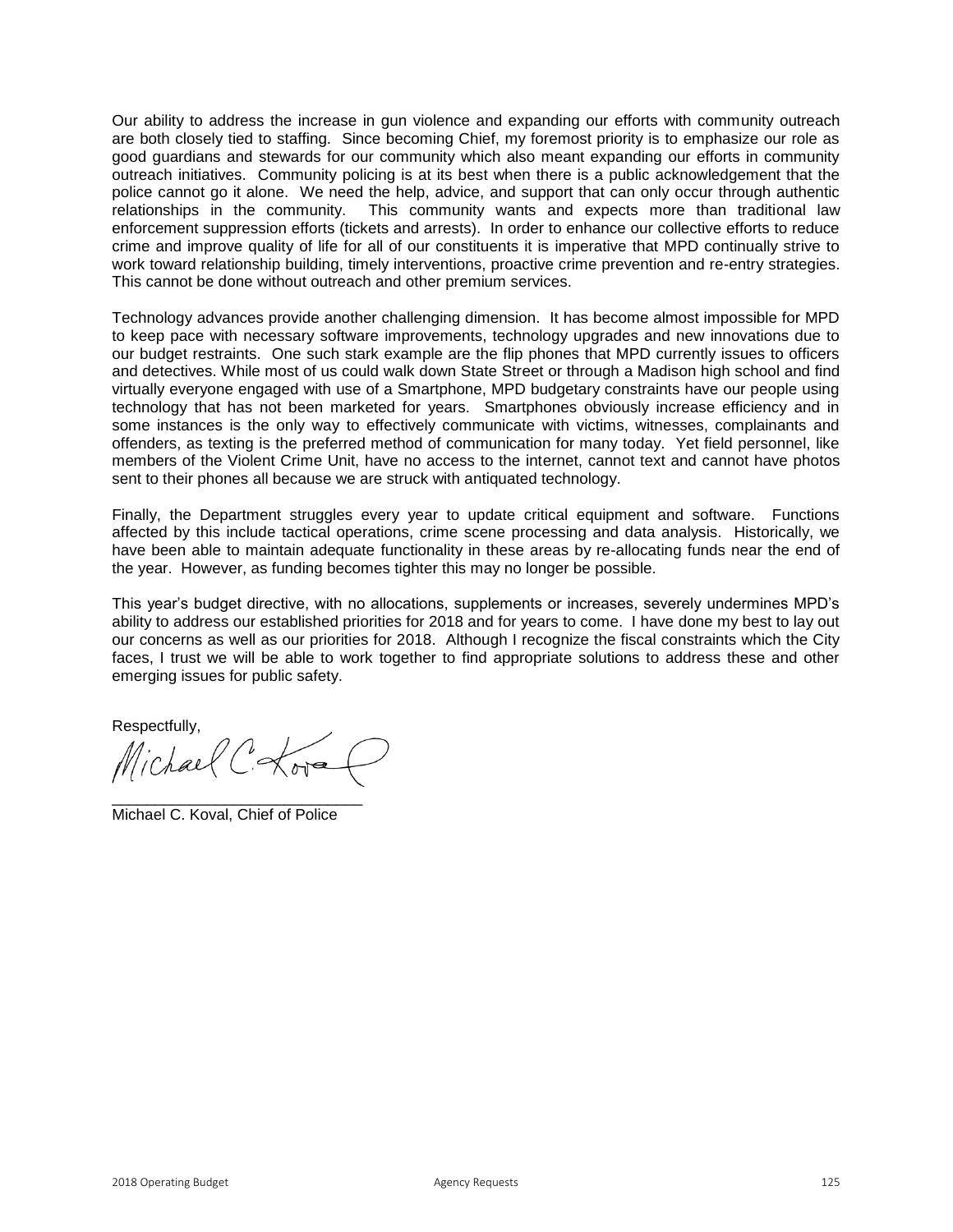# 2018 Operating Budget: Service Proposals

#### **SERVICE IDENTIFYING INFORMATION**

SELECT YOUR AGENCY:

#### Police Department

SELECT YOUR AGENCY'S SERVICE:

Police Field

SERVICE DESCRIPTION:

This service consists of the five patrol districts and their respective units which provide the following services: protects the constitutional rights of all people and resolves conflicts; responds to calls for police service; identifies criminal offenders, activities, and patterns; collects and analyzes forensic evidence; apprehends offenders and participates in court proceedings; develops foot, bicycle and car patrols throughout the City; works with the community to identify and resolve conflicts/problems; facilitates the safety of people and vehicles through enforcement of traffic and parking regulations; investigates traffic accidents; identifies public safety hazards and conditions; provides training for new recruits; and maintains public peace and order.

#### **SERVICE GOALS**

What community need does the service address?

This service provides responding to calls for service; enforcing traffic and parking regulations, and facilitating pedestrian movement of children. This service also provides engagement with community members to proactively prevent and deter criminal behavior, investigate unsolved crime leading to identification, apprehension, and prosecution of criminal suspects. In addition, this service also engages with the community to provide a better understanding of Police processes, accessibility, and transparency with the understanding that the community will be treated fairly.

Who are the recipients of the service?

The recipients of the service are residents of the City of Madison, residents of surrounding communities, visitors, other governmental agencies, non profits, and businesses.

What outcomes will be produced at the proposed funding level?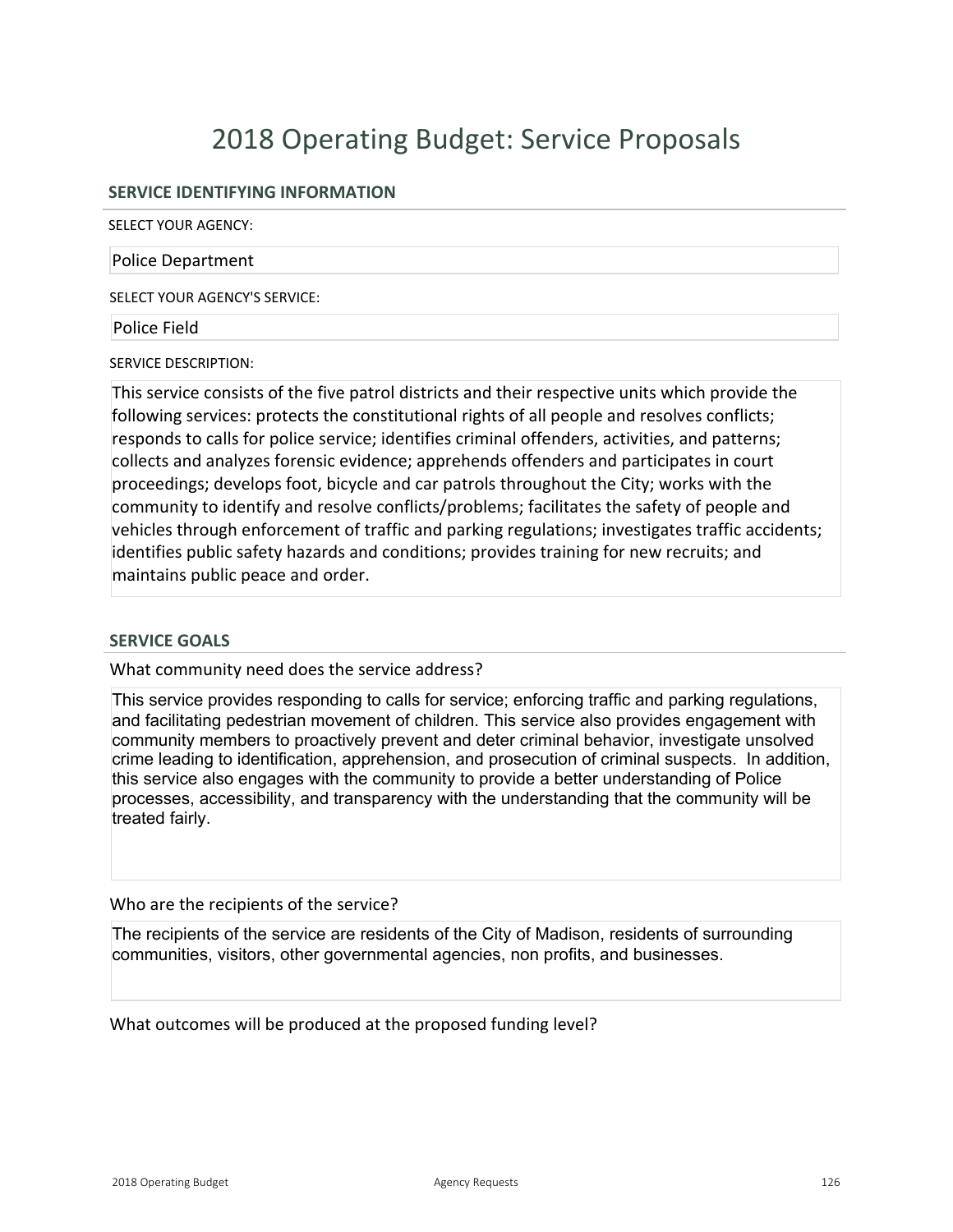Outcome 1: Effective and timely delivery of core police services (routine and emergency calls for service, traffic enforcement, parking enforcement, community and major events, etc.)

Outcome 2: Investigate crimes, solve crimes, and assist in the prosecution of crimes; with a priority given to violent crimes.

Outcome 3: Participate in community outreach and resident engagement activities; building collaborative partnerships to address quality of life concerns.

What strategies are planned for 2018 to advance the stated outcomes?

To achieve the proposed outcome, the Department will use data to allocate existing police resources to most efficiently address workload demands. The Department will identify where staffing shortages exist and utilize the City budget process and apply for Federal staffing grants to achieve adequate staff. With adequate staff, Police will implement and evaluate problem solving initiatives by assigning personnel in response to specific or emerging problems thereby increasing efficiency and effectiveness of outcomes. This includes bolstering patrol services, maintaining specialized investigative units to investigate serious crimes, monitoring and providing support to notified repeat offenders, engaging in regular training to maintain readiness. Police will also survey residents to assess community satisfaction with police and the effectiveness of ongoing engagement and collaboration efforts.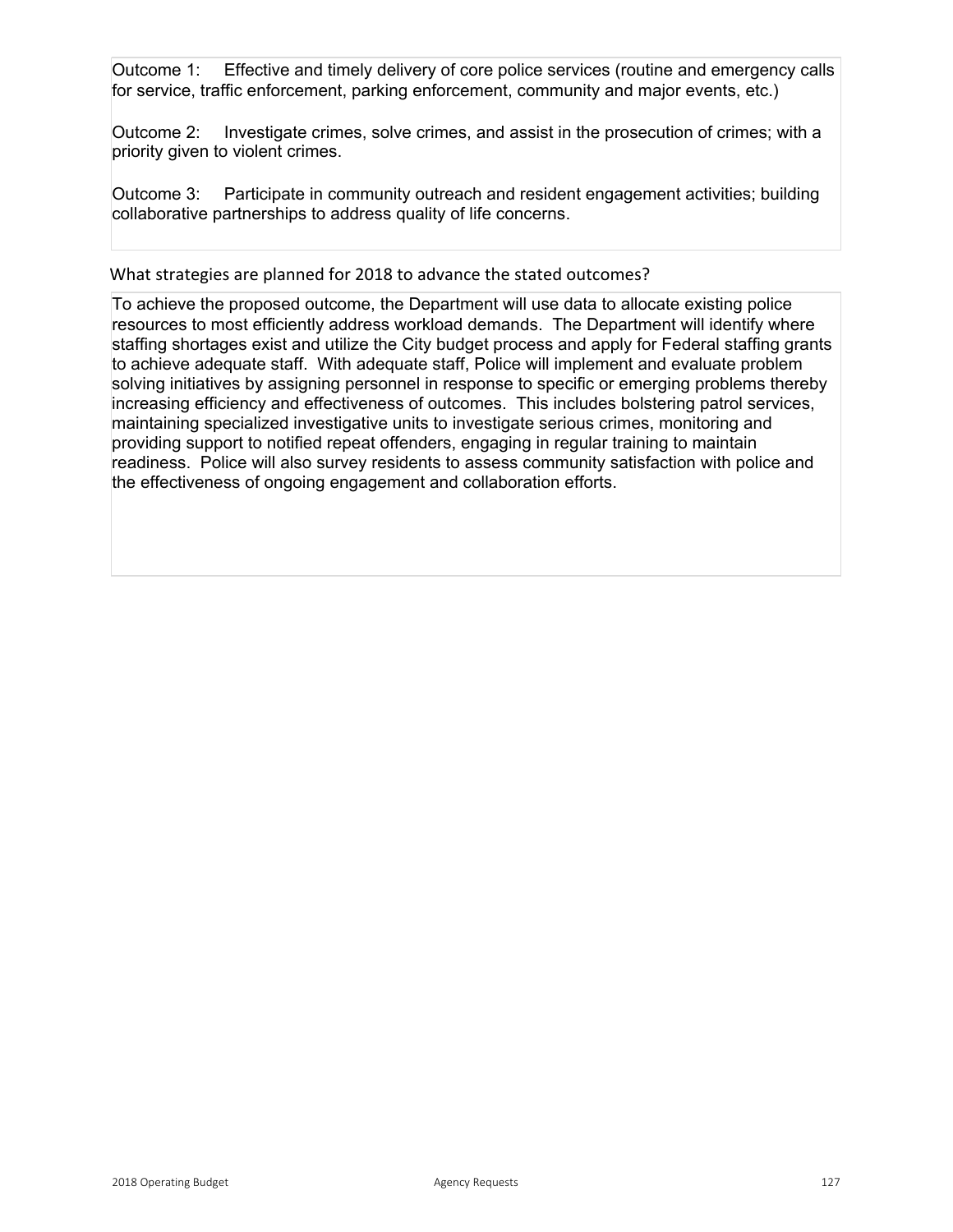# 2018 Operating Budget: Service Proposals

#### **SERVICE IDENTIFYING INFORMATION**

SELECT YOUR AGENCY:

Police Department

SELECT YOUR AGENCY'S SERVICE:

Police Support

SERVICE DESCRIPTION:

This service provides planning, financial management, grants management, recordkeeping, information access, property processing and storage, transcription of reports, services to municipal courts, maintenance of technology services, and continuing education and skill development.

#### **SERVICE GOALS**

What community need does the service address?

This service works to ensure that there is a functional infrastructure within the Police Department to obtain data, records, and other information/services in a timely manner. In addition, support personnel ensure that property, technology and records are maintained in compliance with state and other requirements in order to provide the framework for developing a case and solving crime.

Who are the recipients of the service?

The recipients of the service are the employees of the police department, other City agencies and all City of Madison residents including governmental agencies, nonprofits, businesses, and community members.

What outcomes will be produced at the proposed funding level?

Outcome 1: Continuing Education and Skill Development: The service will ensure that the workforce receives professional level training, which meets or exceeds state requirements for all police employees.

Outcome 2: Timeliness and Accuracy: The service will seek to meet reasonable standards for timely delivery of service.

What strategies are planned for 2018 to advance the stated outcomes?